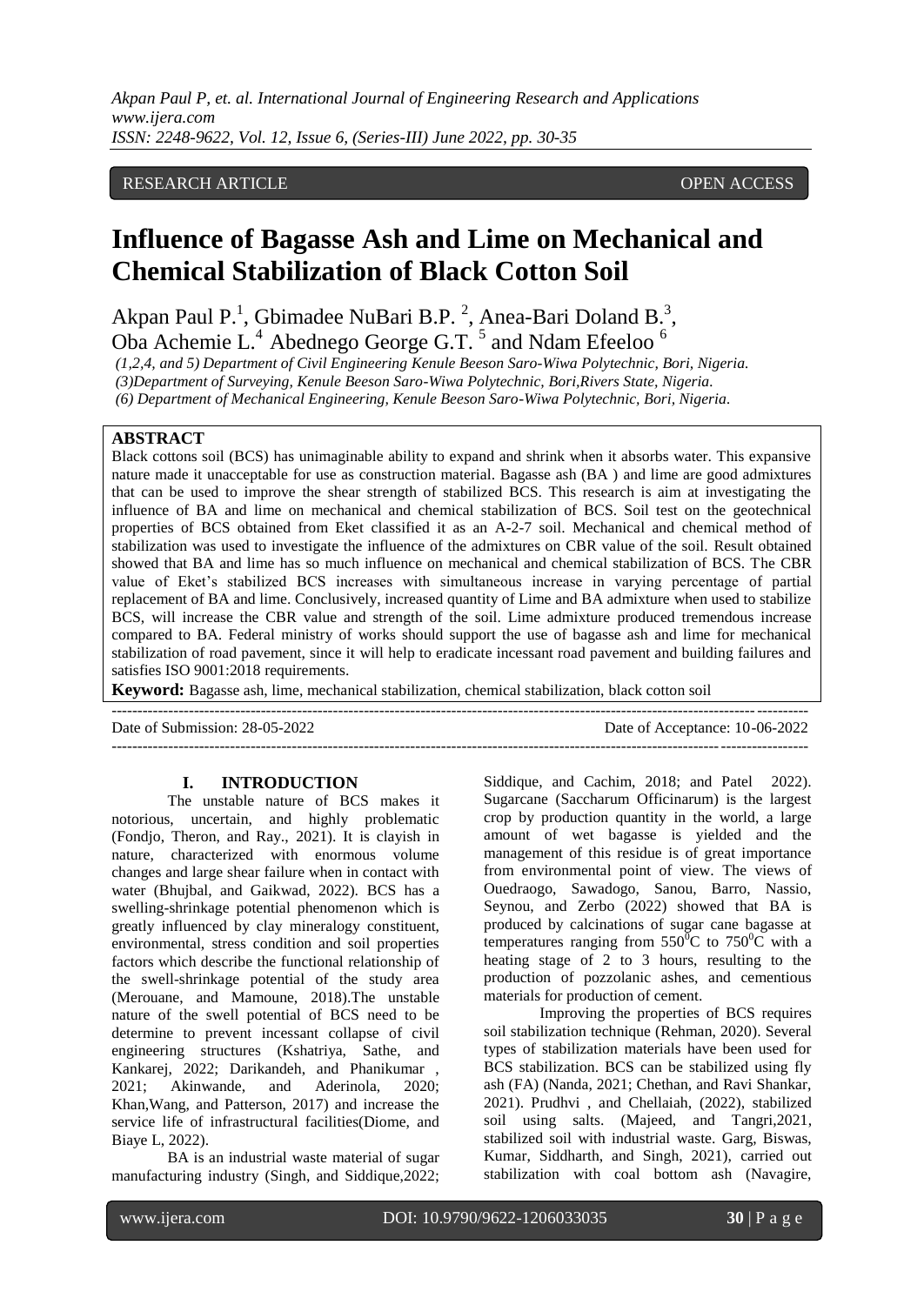Sharma, and Rambabu.2021). Mai-Bade, Chinade, Batari, and Saeed, (2021) and Premkumar, Subha, Sandhiya, and Narayanan, (2021), utilizes lime, cement, E-waste, groundnut shell ash, bagasse ash and plantain peel powder, reclaimed asphalt pavement, E-waste, and still mill ore for BCS stabilization.

This research is seeks to investigate the influence of BA and lime on mechanical stabilized BCS (Kiran, Muhamed, and Jaya, 2019) with specific objective of observing the influence of BA on the California bearing capacity(CBR) of stabilized BA-BCS.

## **II. MATERIALS AND METHODS**

The materials used for this research include all laboratory equipments required for Atterberg limit, moisture content and compressive test, disturbed soil collector, and BCS obtained from Eket senatorial district of Akwa-Ibom state, having coordinates of  $4^{\circ}27'57''N$   $7^{\circ}37'45''E$ . The BCS was collected at a depth not less than 150mm from 8 different trial pits of about 4m apart, each using the method of disturbed sampling technique. The scope of this research study includes stabilization of BCS

with BA and lime to determine the consistency limit, Atterberg limit, and CBR value of the soil, investigate the influence of BA and lime admixtures on CBR value of stabilized BCS obtained from Eket. Varying percentages of partially replaced Lime and BA were carried out based on the work of Kollu, Nagarajan, Rajarajachozhan,.Sriaadith, and Saravanan, (2021).

Sample preparation of BCS, BA, Sieve analysis, Atterberg limit, and CBR value were carried out based on the thoughts of Kollu, Nagarajan, Rajarajachozhan, Sriaadith, and Saravanan (2021), and Premkumar, Subha, Sandhiya, and Narayanan, (2021). CBR test result of BCS obtained from Eket locations is presented in table 3.1 below. Aerial map of the geographical location of Eket in Akwa Ibom state of Nigeria and sample preparation of the tests conducted are presented in appendix I and II respectively.

## **III. RESULTS AND DISCUSSION**

The sieve analysis, Atterberg limit tt, specific gravity test results of BCS obtained from Eket are presented below.

#### **3.1 Geotechnical properties of BCS obtained from Eket. Table 3.1. Sieve analysis, Atterberg limit, specific gravity.**

| Table 3.1. Sleve analysis, Attenberg mint, specific gravity. |       |  |  |  |  |  |
|--------------------------------------------------------------|-------|--|--|--|--|--|
| Parameter                                                    | Value |  |  |  |  |  |
| Sand content (grain size 2 to 75 $\mu$ mm), %                |       |  |  |  |  |  |
| Sand content (grain size $75$ to $2 \mu$ mm), %              | 21    |  |  |  |  |  |
| Clay content (grain size $<$ 2 µ mm), %                      | 82    |  |  |  |  |  |
| Liquid limit, LL, %                                          | 59    |  |  |  |  |  |
| Plastic limit, PL, %                                         | 30    |  |  |  |  |  |
| Plasticity index, PI, %                                      | 29    |  |  |  |  |  |
| Specific gravity of solids                                   | 2.7   |  |  |  |  |  |

## **Discussion of findings in table.3.1**

i. Table 3.1 is the average geotechnical properties of the BCS obtained from Eket

ii. The soil is classified as an A-2-7 soil which has some percentages of silt, sand and clay based on AASHTO classification method.

## **3.2 California bearing ratio of stabilized BCS with lime and BA.**

The results of CBR test conducted on the obtained samples from Eket senatorial district are presented below.

|  |  |  | Table 3.2. Variation of CBR ratio with increases BA and lime contents BCS from Eket location |
|--|--|--|----------------------------------------------------------------------------------------------|
|  |  |  |                                                                                              |

| <b>BAGASSE ASH</b> | <b>CALIFORNIA BEARING RATIO</b> |        |        |        |         |         |  |  |
|--------------------|---------------------------------|--------|--------|--------|---------|---------|--|--|
| % CONTENT          | 2%Lime                          | 4%Lime | 6%Lime | 8%Lime | 10%Lime | 12%Lime |  |  |
|                    | 23.30                           | 59.89  | 87.34  | 149.26 | 167.38  | 257.38  |  |  |
|                    | 23.57                           | 84.44  | 93.70  | 175.12 | 207.26  | 245.34  |  |  |
|                    | 25.42                           | 85.29  | 104.94 | 196.37 | 235.22  | 273.30  |  |  |
|                    | 26.48                           | 93.40  | 117.07 | 209.09 | 263.18  | 301.26  |  |  |
|                    | 25.13                           | 109.13 | 123.68 | 221.03 | 291.14  | 329.22  |  |  |
| 10                 | 25.11                           | 121.03 | 135.59 | 230.24 | 319.10  | 357.18  |  |  |
| 12                 | 24.98                           | 135.19 | 176.12 | 242.05 | 347.06  | 385.14  |  |  |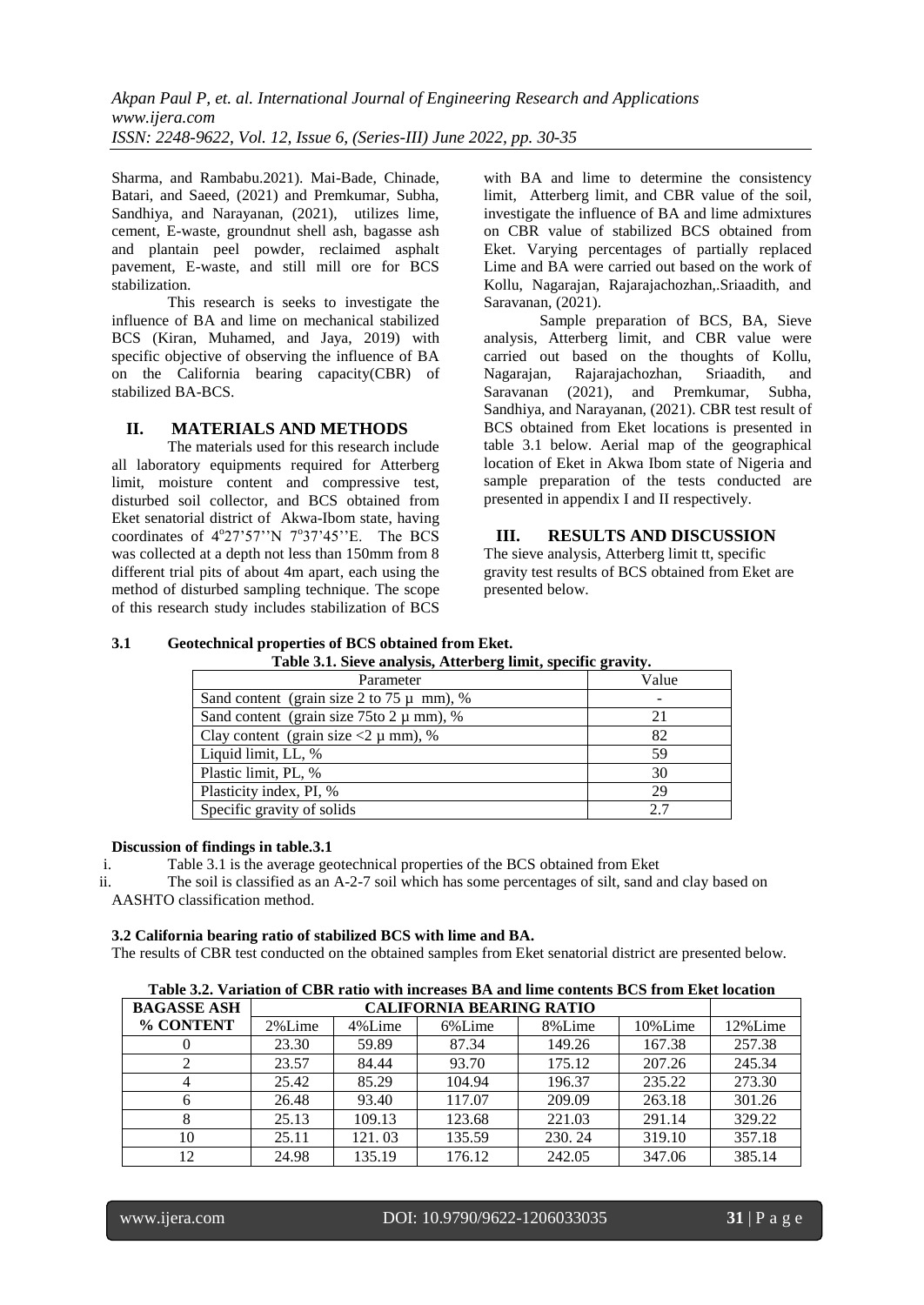#### **Discussion of findings in table.3.2**

- i. Table 3.2 presents the CBR values of Eket'sstabilized BCS with varying percentage of partially replaced BA and lime.
- ii. The result showed that increase in partial percentage replacement of BA and lime results in simultaneous increase in the CBR value of Eket's stabilized BCS.
- iii. The result equally showed that rate of increase in the CBR values of stabilized BCS with lime are higher compared to BA.

### **IV. CONCLUSION**

The soil is classified as an A-2-7 soil which has some percentages of silt, sand and clay based on AASHTO Classification method. BA and lime has so much influence in the mechanical and chemical stabilization of BCS. Result showed that the CBR value of the Eket's stabilized BCS increases with simultaneous increase in varying partial percentage replacement of BA and lime. Lime admixture gave tremendous increase compared to BA. It is advisable to add lime admixture to BA in other to achieve optimal strength when ever BA is to be used to stabilize BCS.

## **V. RECOMMENDATION**

Federal ministry of works should support the use of bagasse ash and lime for mechanical stabilization of road pavement, since it will help fulfill the requirements of ISO 9001:2018 standards.

### **CONTRIBUTION TO KNOWLEDGE**

The use of BA and lime will help engineers to properly analyze and design sub grades road pavements in locations where black cotton soil exist.

### **REFERENCES**

- [1]. Akinwande, J., and Aderinola O.R. (2020). Sub-Soil Investigation of A Proposed Construction Site At Ado -Ekti, South Western, Nigeria. 7: 11471- 11476.
- [2]. [https://www.researchgate.net/publication/342](https://www.researchgate.net/publication/342571551_Sub-Soil_Investigation_Of_A_Proposed_) [571551\\_Sub-](https://www.researchgate.net/publication/342571551_Sub-Soil_Investigation_Of_A_Proposed_)Soil Investigation Of A Proposed Construction\_Site\_At\_Ado\_- Ekti\_South\_Western\_Nigeria
- [3]. Bhujbal, P and Gaikwad, A.,(2022). Quantitative study of Shrinkage and Crack Development in Black Cotton Soil (February 25, 2022). *Proceedings of the 3rd International Conference on Contents, Computing and Communication (ICCCC-2022)*, Available at SSRN: https://ssrn.com/abstract=4043364 or http://dx.doi.org/10.2139/ssrn.4043364
- [4]. Chethan B. A. and Shankar R.A. U.(2021). Effect of Flash Flood and Weather Changes on Unconfined Compressive Strength of Cement- and Fly Ash-Stabilized Black Cotton Soil Used as Road Materials, *International Journal of Pavement Research and Technology- Springer Science and Business Media*, [https://doi.org/10.1007%2Fs42947-021-](https://doi.org/10.1007%2Fs42947-021-00125-y) [00125-y](https://doi.org/10.1007%2Fs42947-021-00125-y)
- [5]. Darikandeh F., and Phanikumar B. R (2021) Swell-shrink behaviour of an expansive soil stabilised by CCR-fly ash (FA) columns and CCR-FA blends, *Geomechanics and Geoengineering*, DOI: 10.1080/17486025.2021.1928766
- [6]. Diome F., and Biaye L.(2022). Study of Shrinkage and Swelling Phenomena in Clay Soils of Fanaye Middle Senegal River Valley): Simulation of Water Transfers in a Soil Column, *Open Journal of Soil Science*, 12, 151-169, https://doi.org/10.4236/ojss.2022.124006 <https://www.scirp.org/journal/ojss>
- [7]. Fondjo A. A., Theron E., and Ray R.P. (2021). Semi-Empirical Model for Predicting the
- [8]. Swelling Stress of Compacted, Unsaturated Expansive Soils. *Civil Engineering and Architecture*, 9(1), 225 - 239. DOI:10.13189/cea.2021.090119
- [9]. Garg R., Biswas T., Kumar A., Siddharth A., and Singh D.R.(2021). Stabilization of expansive soil by using industrial waste, *Journal of Physics: Conference Series- IOP publishing*, (1) 2070: 012238, [https://doi.org/10.1088%2F1742-](https://doi.org/10.1088%2F1742-6596%2F2070%2F1%2F012238) [6596%2F2070%2F1%2F012238](https://doi.org/10.1088%2F1742-6596%2F2070%2F1%2F012238)
- [10]. Khan M. ,Wang J., and Patterson W., (2017). A study of the swell-shrink behavior of expansive Moreland clay. *International Journal of Geotechnical Engineering*. 13. 1- 13. 10.1080/19386362.2017. 1351744.
- [11]. [https://www.researchgate.net/publication/318](https://www.researchgate.net/publication/318715021_A_study_of_the_swell-shrink_behavior_) [715021\\_A\\_study\\_of\\_the\\_swell](https://www.researchgate.net/publication/318715021_A_study_of_the_swell-shrink_behavior_)[shrink\\_behavior\\_](https://www.researchgate.net/publication/318715021_A_study_of_the_swell-shrink_behavior_) of\_ expansive\_Moreland\_clay
- [12]. Kiran, C, Muhamed N. K, and Jaya R. S. (2019). Mechanical Stabilization of Black Cotton Soil Using Recycled Concrete Aggregates, *12th International Conference on Low-Volume Roads*, http://www.trb.org/Publications/Blurbs/17956 7.aspx

<http://worldcat.org/issn/00978515>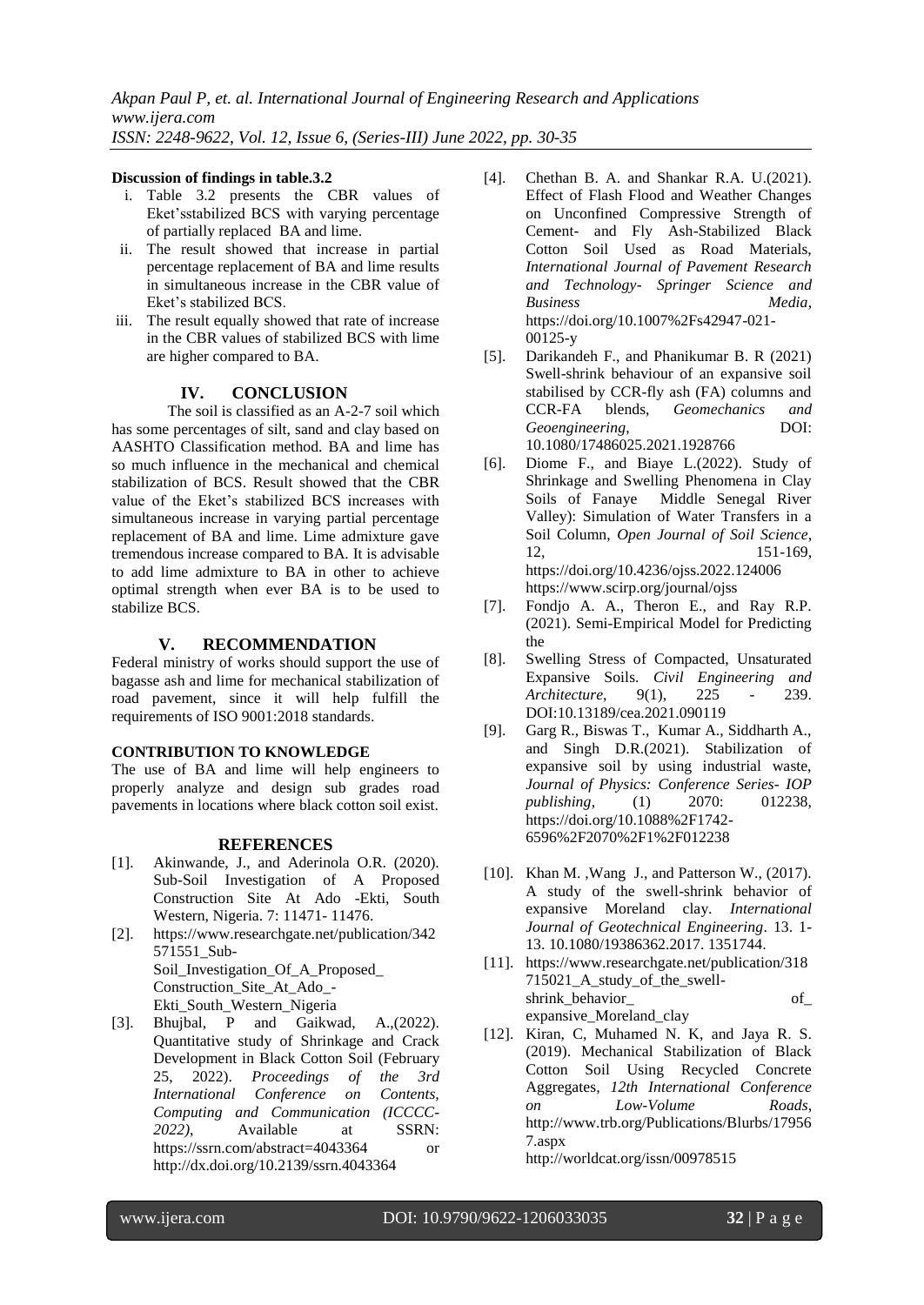- [13]. Kshatriya R., Sathe P. and Kankarej P., (2022) Analysis and Behavior of Retaining Wall on Black Cotton Soil by Using Software 'PLAXIS 2D' (February 25, 2022). *Proceedings of the 3rd International Conference on Contents, Computing & Communication (ICCCC-2022)*, Available at SSRN: https://ssrn.com/abstract=4043255 or <http://dx.doi.org/10.2139/ssrn.4043255>
- [14]. Mai-Bade U.Y., Chinade A.U., Batari A., and Saeed S.M., (2021).Stabilization of Black Cotton Soil Using Various Admixtures: A Review, *Composite Materials*. (5)2 :37-45. doi: 10.11648/j.cm.20210502.12
- [15]. Majeed M. and Tangri A.P.(2021). Stabilization of soil using industrial wastes, *Conference Series: Earth and Environmental Science-IOP publishing*, [https://doi.org/10.1088%2F1755-](https://doi.org/10.1088%2F1755-1315%2F889%2F1%2F012018) [1315%2F889%2F1%2F012018,](https://doi.org/10.1088%2F1755-1315%2F889%2F1%2F012018) (1)889.
- [16]. Merouane F. Z and Mamoune S.(2018). M. A. Prediction of Swelling Parameters of Two Clayey Soils From Algeria Using Artificial Neural Networks, *Mathematical Modelling in Civil Engineering,* (14) 3: 11-26, Doi: 10.2478/mmce2018-0008
- [17]. Nanda P. (2021 ). Black Cotton Soil Stabilization by Using Fly Ash - Kota Stone Slurry Mix, *International Journal for Research in Applied Science and Engineering Technology* , (11) 9: 1699-1703.Dio.10.22214/ijraset.2021.39086
- [18]. Navagire O.P, Sharma S.K., and Rambabu D.(2021). Stabilization of black cotton soil with coal bottom ash, *Materials Today: Proceedings- Elsevier* 52: 979--985*,*  [https://doi.org/10.1016%2Fj.matpr.2021.10.4](https://doi.org/10.1016%2Fj.matpr.2021.10.447) [47,](https://doi.org/10.1016%2Fj.matpr.2021.10.447)
- [19]. Ouedraogo M., Sawadogo M., Sanou I., Barro M., Nassio S., Seynou M., and Zerbo L. (2022). Characterization of sugar cane bagasse ash from Burkina Faso for cleaner cement production: Influence of calcination temperature and duration, *Results in*<br> *Materials*, (4) https://doi.org/10. *Materials*, (4) [https://doi.org/10.](https://doi.org/10)

1016/j.rinma.2022.100275.

[https://www.sciencedirect.com/science/article](https://www.sciencedirect.com/science/article/pii/S2590048X22000231) [/pii/S2590048X22000231](https://www.sciencedirect.com/science/article/pii/S2590048X22000231)

- [20]. Patel D. (2022). Study of partial replacement of bagasse ash in concrete. 3: 983-992. https://dio.10.55248/gengpi. 2022.3.3.6. [https://www.researchgate.net/publication/359](https://www.researchgate.net/publication/359648311_Study_of_partial_replacement_of_bagasse_) [648311\\_Study\\_of\\_partial\\_replacement\\_of\\_ba](https://www.researchgate.net/publication/359648311_Study_of_partial_replacement_of_bagasse_) [gasse\\_a](https://www.researchgate.net/publication/359648311_Study_of_partial_replacement_of_bagasse_)sh\_in\_concrete
- [21]. Premkumar R.,. Subha B, Sandhiya P.S., and Narayanan S, K., (2021). Stabilization of Black Cotton Soil with Groundnut Shell Ash, *Materials Research Proceedings*, 19 : 44-50, https://doi: https://doi.org/10.21741/9781644901618-6

- [22]. Prudhvi M., and Chellaiah G., (2022). Comparative Analysis of Utilization of Salts for Stabilization of Black Cotton Soil, *Lecture Notes in Civil Engineering - Earthquake Geotechnics,*189-194, doi: 10.1007/978-981-16-5669-9\_16
- [23]. Rehman, and Mujeeb. (2020). Comparative Study on Stabilized Black Cotton Soil. 05: 46-52. [https://www.researchgate.net/publication/344](https://www.researchgate.net/publication/344592180_Comparative_Study_on_Stabilized_Black_) [592180\\_Comparative\\_Study\\_on\\_Stabilized\\_](https://www.researchgate.net/publication/344592180_Comparative_Study_on_Stabilized_Black_) [Black\\_C](https://www.researchgate.net/publication/344592180_Comparative_Study_on_Stabilized_Black_)otton\_Soil
- [24]. Siddique R., and Cachim P. (2018). Waste and Supplementary Cementitious Materials in Concrete, Woodhead Publishing Series in Civil and Structural Engineering, 599-621, https://doi.org/10.1016/B978-0-08-102156- 9.00034-1.
- [25]. https://www.sciencedirect.com/science/article /pii/B9780081021569000341
- [26]. Singh M., Singh J, and Siddique R.(2022). Sustainable Concrete Made with Ashes and Dust from Different Sources, Bagasse ash *, Woodhead Publishing Series in Civil and Structural Engineering*, 177-233, https://doi.org/10.1016/B978-0-12-824050- 2.00001-2.

https://www.sciencedirect.com/science/article /pii/B9780128240502000012

#### APPENDICES I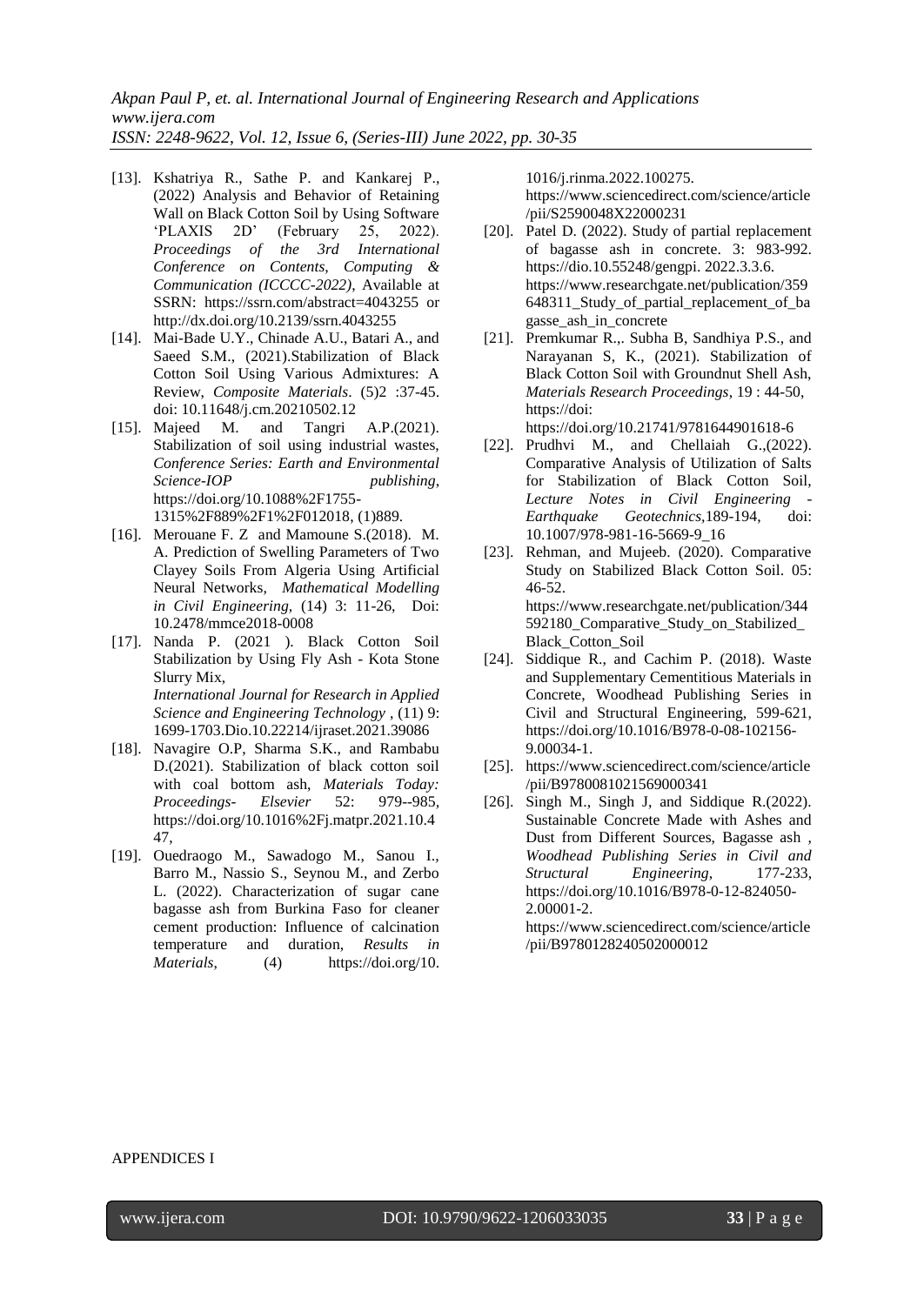

Plate 1.1 showing the study area of Eket senatorial district of Akwa Ibom state

APPENDIX II



bagasse fibrous





processed to bagasse



Plate 1.5 Raw sugar cane plant Plate 1.4 refined bagasse fibrous